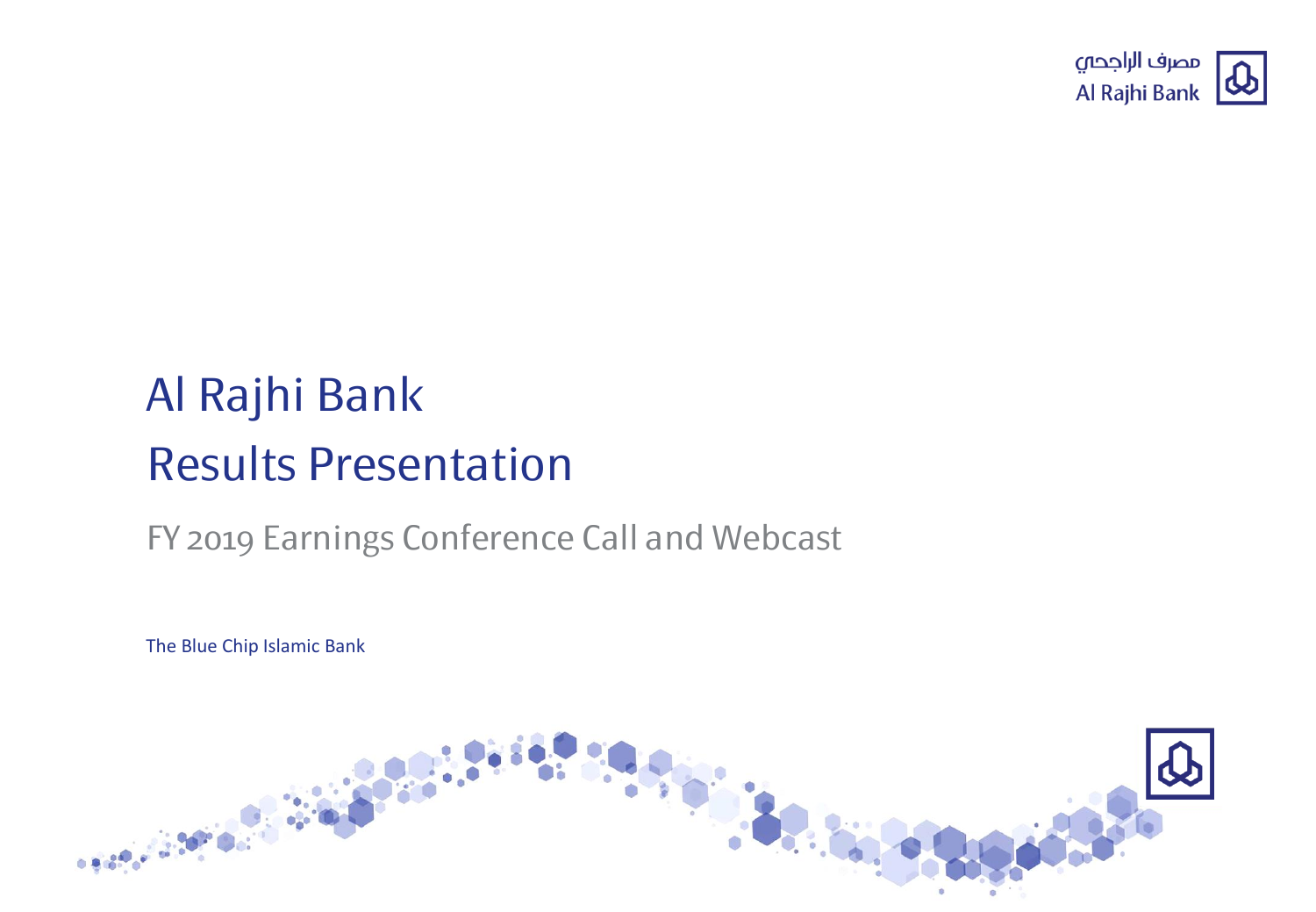# Management Summary



### FY 2019 Highlights

| <b>Strategy</b>                   | Strategy implementation is on track and continuing to deliver strong financial performance<br>Growth in mortgages, customers loans, and net profit margin<br>×<br>Improved customer service, digitization and new products all contributed to the bottom line<br>×.<br>Continued strong growth across all digital channels<br>×. |  |  |  |
|-----------------------------------|----------------------------------------------------------------------------------------------------------------------------------------------------------------------------------------------------------------------------------------------------------------------------------------------------------------------------------|--|--|--|
| <b>Operating</b><br><b>Result</b> | FY 2019 growth of 11.7% in net income before Zakat to SAR 11.3 billion, mainly driven by<br>Operating income growth from yield improvements<br>$\mathcal{L}_{\mathcal{A}}$<br>Net profit growth across Retail, Corporate & Treasury<br>$\mathcal{L}_{\mathcal{A}}$<br>FY 2019 strong operating income and net income<br>×        |  |  |  |
| <b>Balance Sheet</b>              | <b>Balance sheet growth was driven by deposit growth</b><br><b>Broad based loan growth</b><br>×<br>Stability in non-profit bearing deposits continued<br>$\mathcal{L}_{\mathcal{A}}$<br>Strong liquidity ratios, LDR at 80% and LCR at 175%<br>×                                                                                 |  |  |  |
| <b>Asset Quality</b>              | Al Rajhi Bank remains well capitalized and maintains high coverage ratio<br>Strong capitalization with Tier I at 18.8% and Tier II at 19.9%<br>$\bullet$<br>Cost of risk at 0.71%<br>$\bullet$<br>Stable NPL ratio of 0.9% and NPL coverage at 303%<br>$\bullet$                                                                 |  |  |  |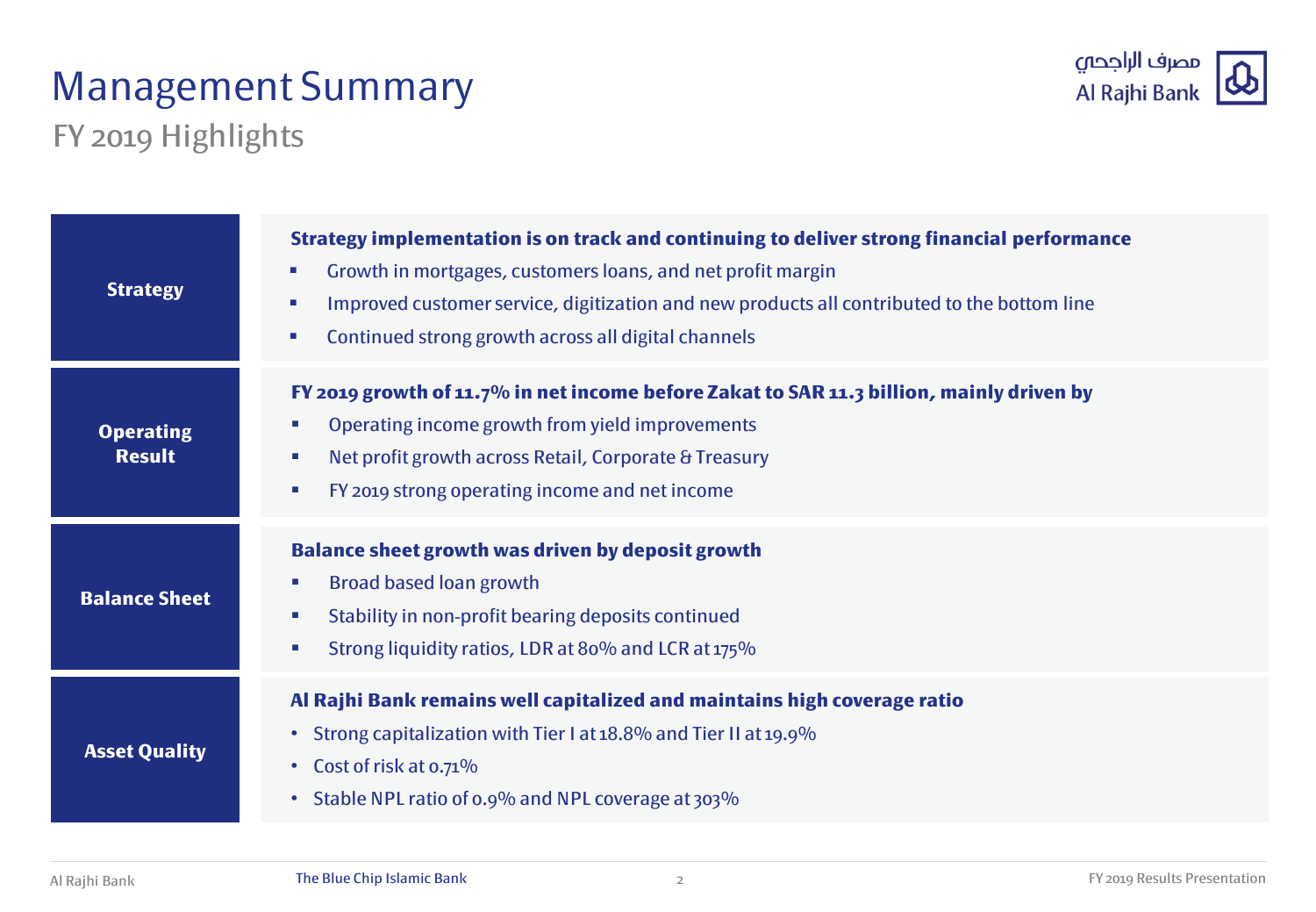# Industry

Al Rajhi Bank **The Blue Chip Islamic Bank** 3 3

| $\mathsf{A}$                                        | $\mathsf B$                         | $\mathsf{C}$                                             | D                                   | E                                                   |
|-----------------------------------------------------|-------------------------------------|----------------------------------------------------------|-------------------------------------|-----------------------------------------------------|
| <b>Accelerated</b><br><b>Growth</b>                 | <b>Become Employer</b><br>of Choice | <b>Customer</b><br><b>Focus</b>                          | <b>Digital</b><br><b>Leadership</b> | <b>Execution</b><br><b>Excellence</b>               |
| 13% YoY operating income<br>growth                  | Al Rajhi Bank Academy               | 13 new products launched to<br>cater to customers' needs | 115 K POS                           | 253 Bots                                            |
| 63% YoY growth in mortgages                         | <b>School of Banking</b>            | <b>Enhanced Distribution Network</b>                     | 5K ATMs<br>28 ITMs                  | 25.5K transactions per day                          |
| 6% YoY growth in current<br>accounts                | <b>Graduate Program</b>             | <b>Highest Rated Banking Mobile app</b>                  | 292<br><b>Self Service Kiosks</b>   | <b>Migrating to Tier 4 Data Center</b>              |
| 47bps YoY net profit margin<br>improvement to 5.22% | 71,399<br>training days delivered   | #1 Net Promoter Score in KSA                             | 5.5mn active digital users          | <b>Further enhanced</b><br>turnaround time          |
| <b>Mortgage Financing (SARbn)</b>                   | <b>Employee Engagement Index</b>    | <b>Net Promoter Score</b>                                | <b>Digital: Manual Ratio</b>        | <b>Transactions per month (Avg.)</b>                |
| $+175%$<br>55.0<br>20.0                             | 2.4X<br>66%<br>$27\%$               | 3.5x<br>$14\%$<br>49%                                    | $+68%$<br>40:60<br>67:33            | $+126%$<br>228m<br>101m<br>$\overline{\phantom{0}}$ |
| FY 2019<br>2015                                     | FY 2019<br>2015                     | FY 2019<br>2015                                          | FY 2019<br>2015                     | FY 2019<br>2015                                     |
| Exceed<br><b>Industry</b>                           | <b>Higher</b><br>Engagement         | <b>Most</b><br>Recommended                               | <b>Best-In-Class</b>                | <b>Deliver</b>                                      |

3

### Strategy Update

ABCDE 'Back to Basics' strategy delivered strong results in FY 2019

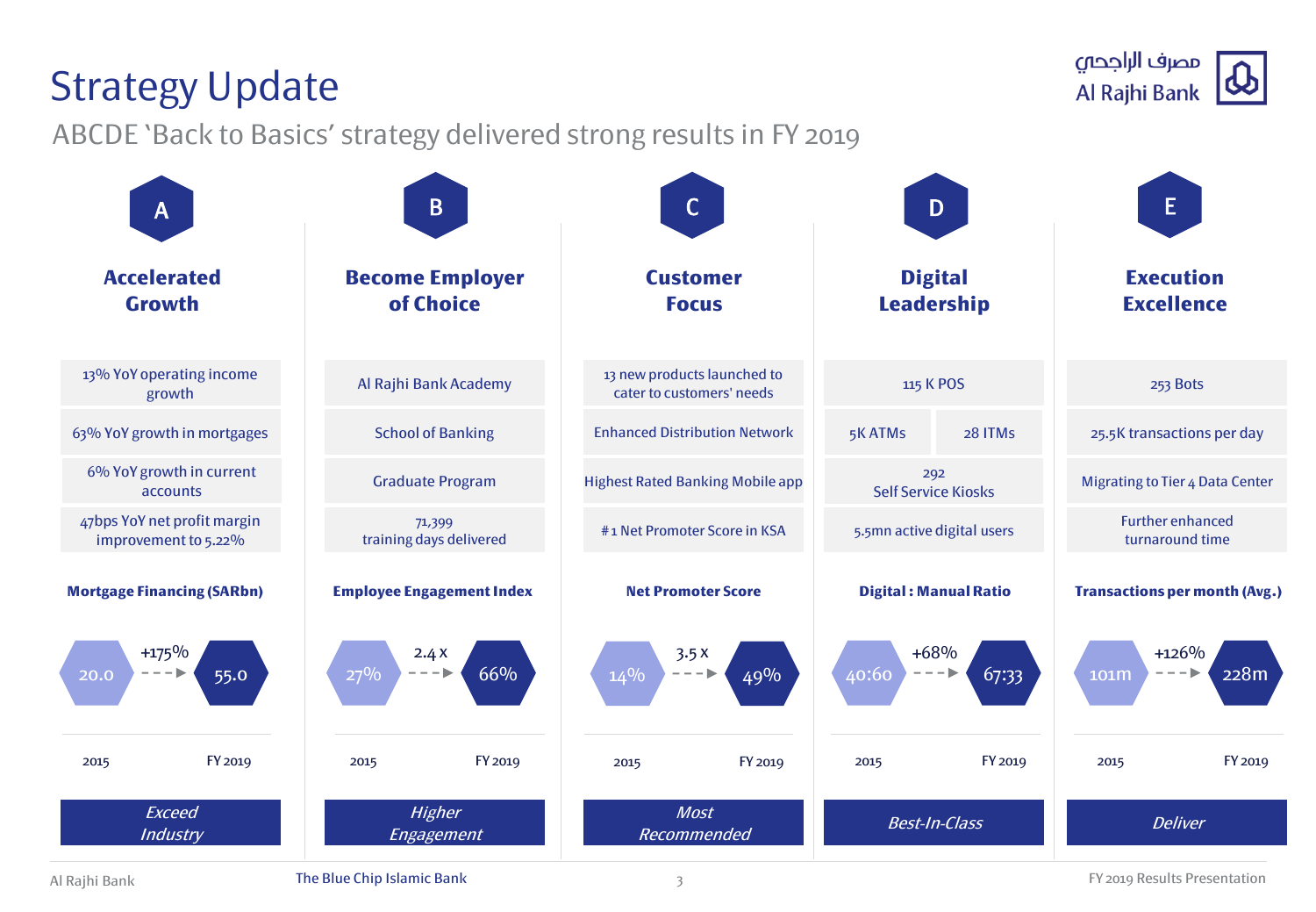## Balance Sheet Strength

Balance Sheet growth was driven by financing activities of 7.7% mainly mortgage growth

#### **Highlights**

- Current accounts growth of (+5.9%) a (91%) non-profit bearing deposits.
- Net financing grew by  $(+7.7%)$  in 2019 contributed by strong retail performance.
- Financing is dominated by retail ( $75\%$ ) followed by corporate ( $23\%$ ).



### **Asset Drivers By Type (SARmn)**



# Al Rajhi Bank

مصرف الراجحي

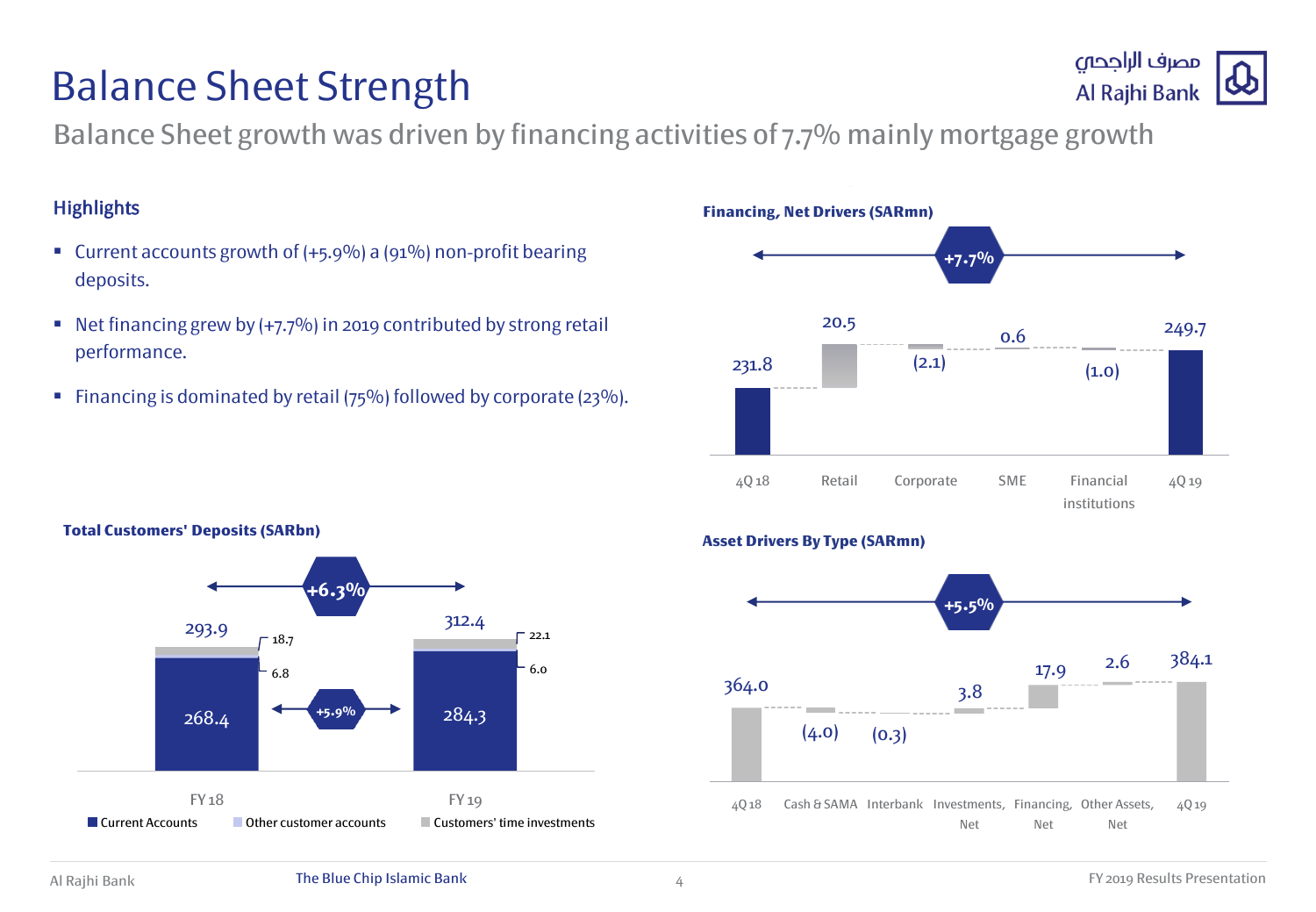# Strong financial performance in FY 2019



Strong operating income growth driven by yield expansion

### **Highlights**

- Solid growth of (+12.5%) YoY driven by yield income mainly from Retail Banking.
- On a segmental basis, growth was driven by (+16.9%) Retail Banking, (+9.4%) Corporate and (+1.9%) Treasury growth.
- Net profit margin growth of (+47bps) YoY reaching (+5.22%) at the end of year.



#### **Total Operating Income Growth Drivers By Segment (SARmn)**



#### **Net profit margin (%)**



#### **Total Operating Income Growth Drivers By Type (SARmn)**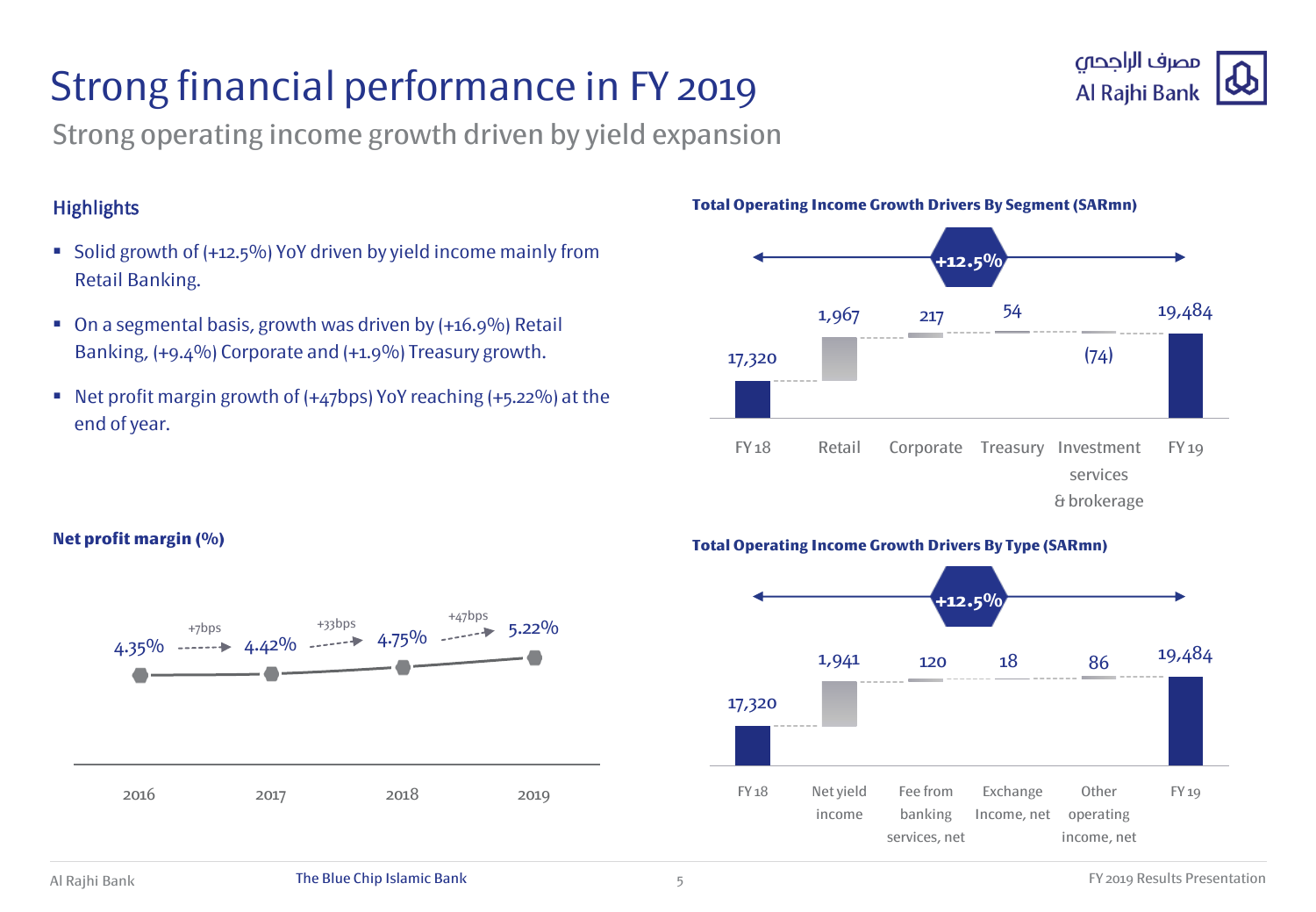## Net Income Trends



### FY 2019 profit growth of 11.7% from solid yield income growth

#### **Highlights**

- vield income growth of  $(+13.4\%)$  mainly driven by mortgage book growth.
- Non-yield (+7.9%) related income improvements, partly offset by increased expenses (+13.0%) and Zakat decreased by (-81.7%).
- On a segmental basis, growth was driven by (+11.1%) Retail Banking, (+28.0%) Corporate and (+6.8%) Treasury growth.



#### **Net Income Before Zakat Growth Drivers By Type (SARmn)**



#### **Net Income Before Zakat For The Period (SARmn)**

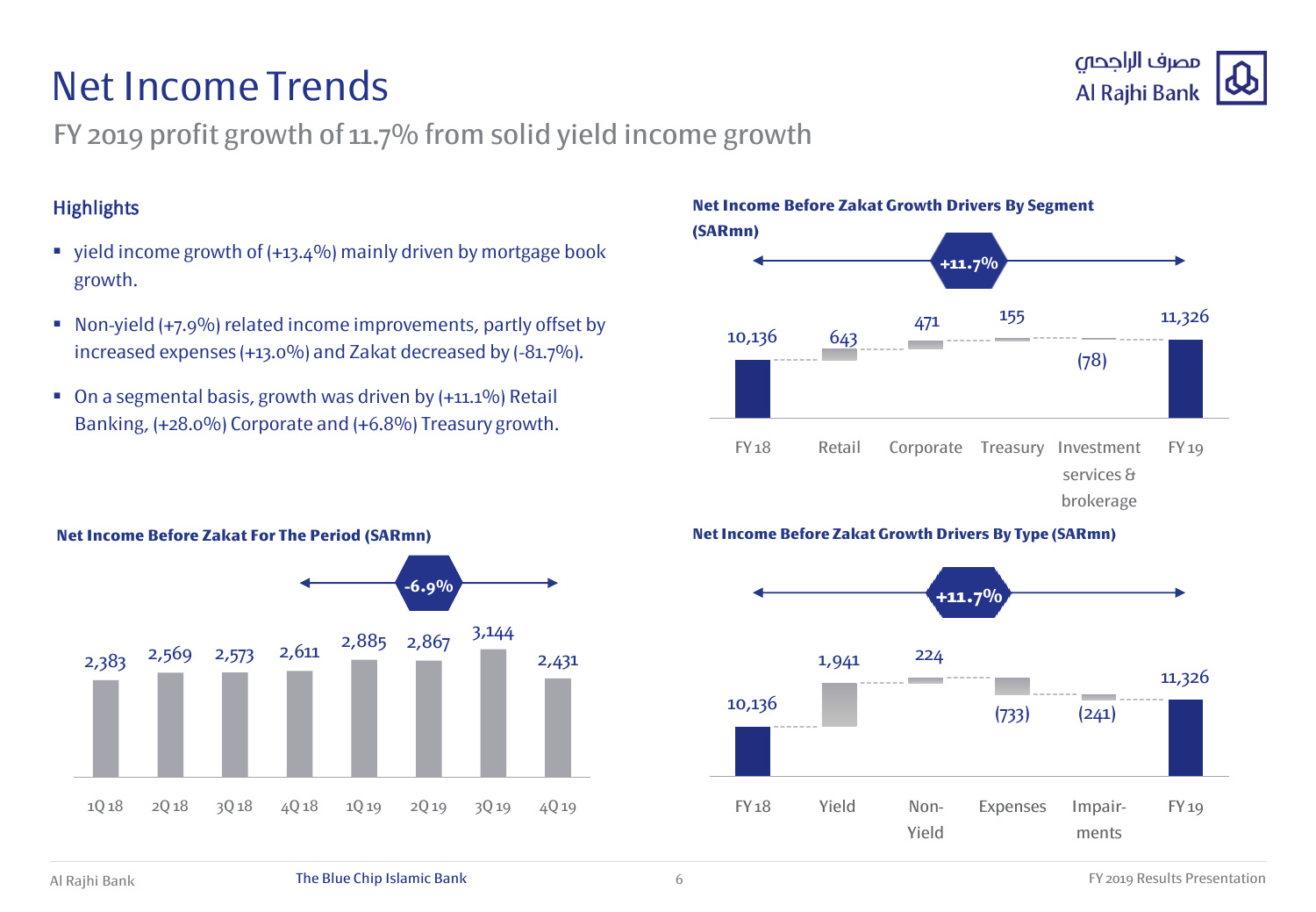### Expenses Trends



YoY expense growth of 13.0%, driven by upgrading IT & Digital platform

#### **Highlights**

- Operating expenses grew by (+13%) for the full year period; and (+22%) in Q4 YoY.
- Higher IT related expenses primarily due to digital infrastructure and upgrading.
- **Higher Communication expense driven by increased number of** transactions and regulatory changes in SMS formats.



#### **Cost to Income Ratio (C/I)**



**Operating Expenses (SARmn)**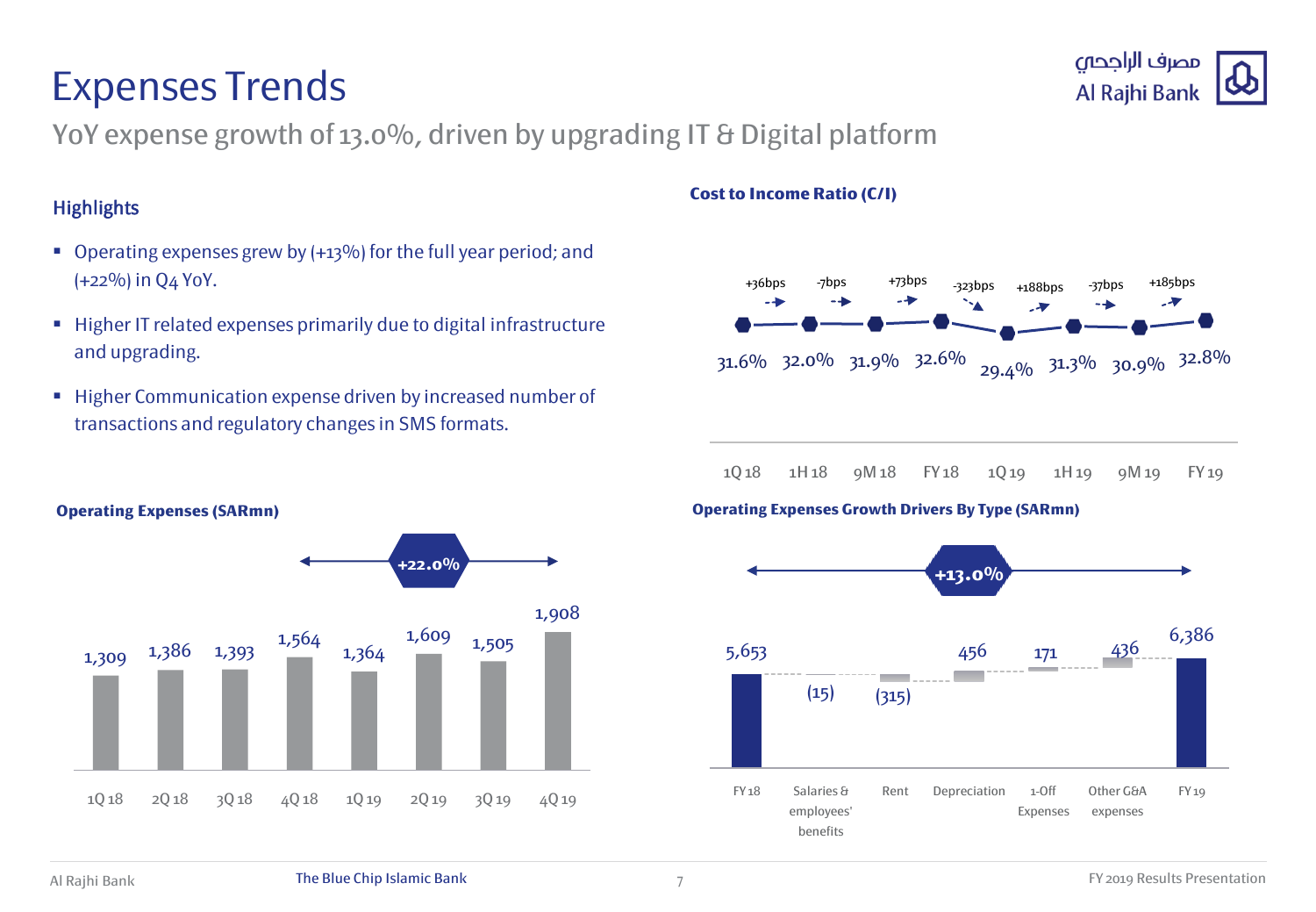# Asset Quality Stable

### Asset quality remains solid

### **Highlights**

- **Provision increased by (SAR 331 mn) YoY in O4, driven by** enhanced provisioning for mortgage financing book, and higher provision level for select corporate clients.
- NPL ratio remains stable at (0.9%) despite slight increase in Corporate NPL ratio.
- Coverage ratio remains above (300%), well above the industry average.



### مصرف الراجحى Al Rajhi Bank



#### **Total Impairment Charges (SARmn) and Cost of Risk (%)**

#### **NPL Ratio Trends (%) NPL Coverage Ratio (%)**

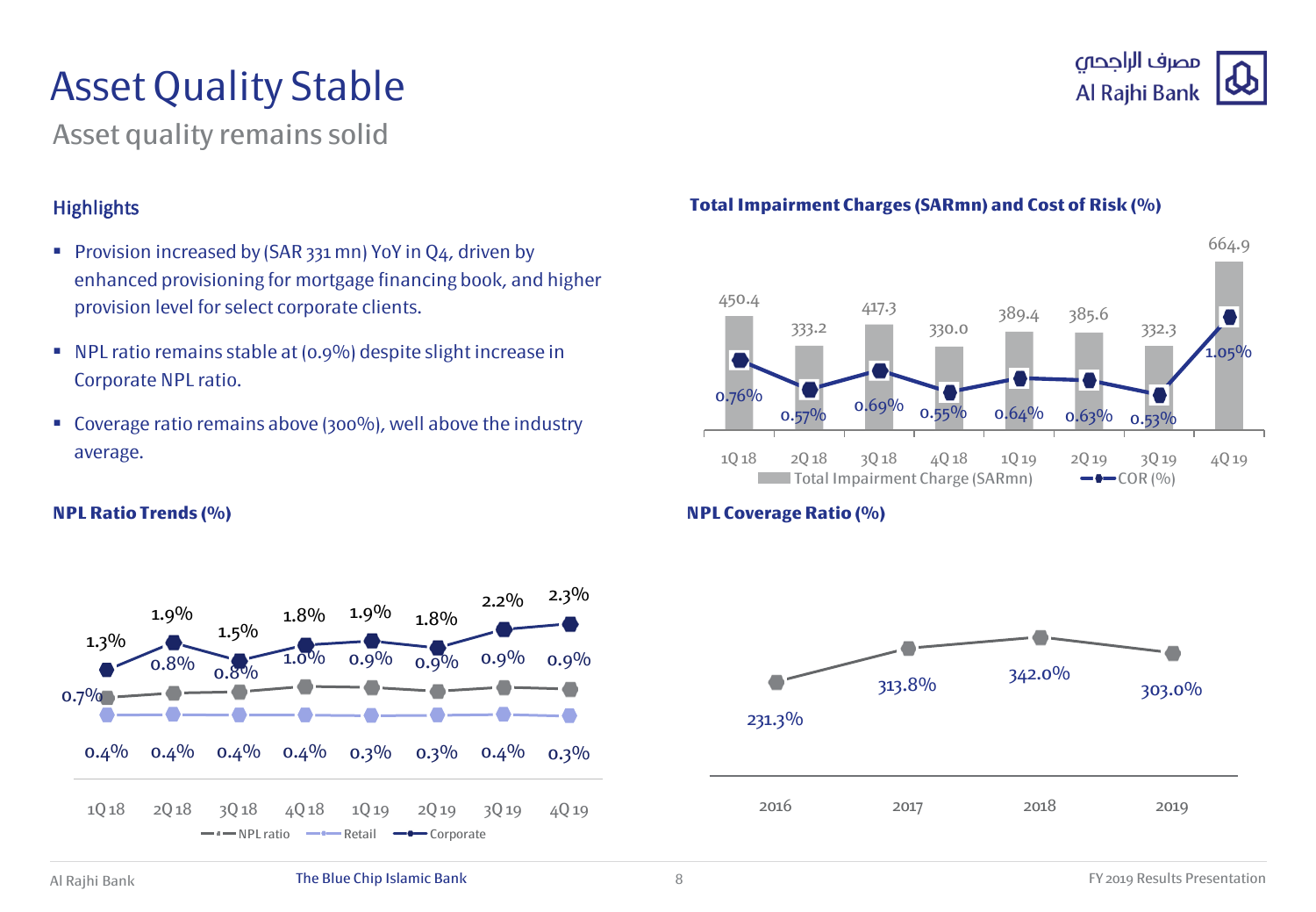# Capitalisation Trends

### Rising profitability drives total capital higher

### **Highlights**

- Total Capital increased by 5.9% on rising profitability.
- Capitalization remains strong with CAR of 19.9% and CET1 of 18.8% as at Full Year 2019.
- Risk weighted assets increased by 7.0% mainly driven by credit risk. 48.3 49.2 51.2



#### **Total Capital (SARbn)**





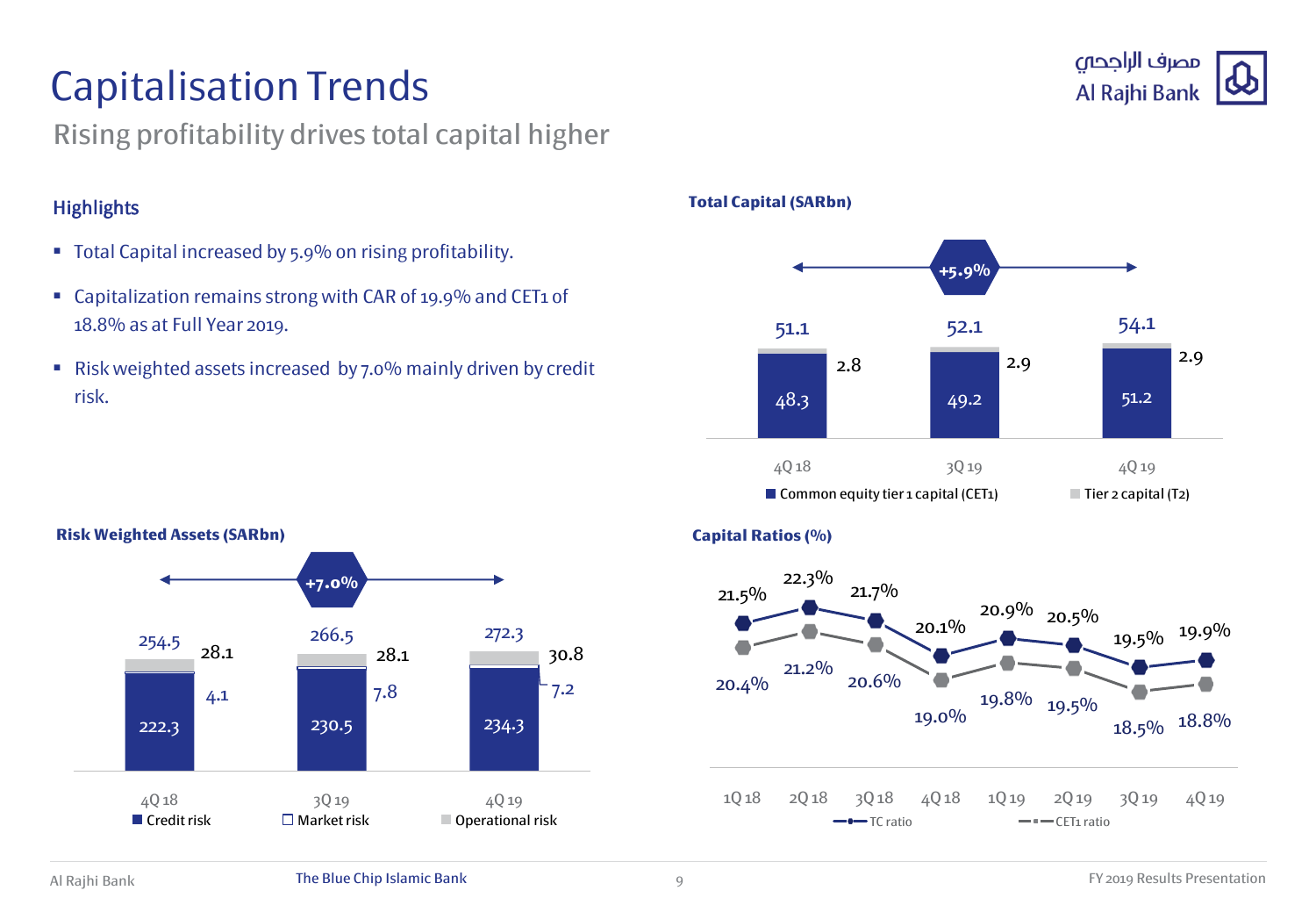### Return Metrics

### Full year, leading to further improvement of our return profile



**Return on Assets (%)**

10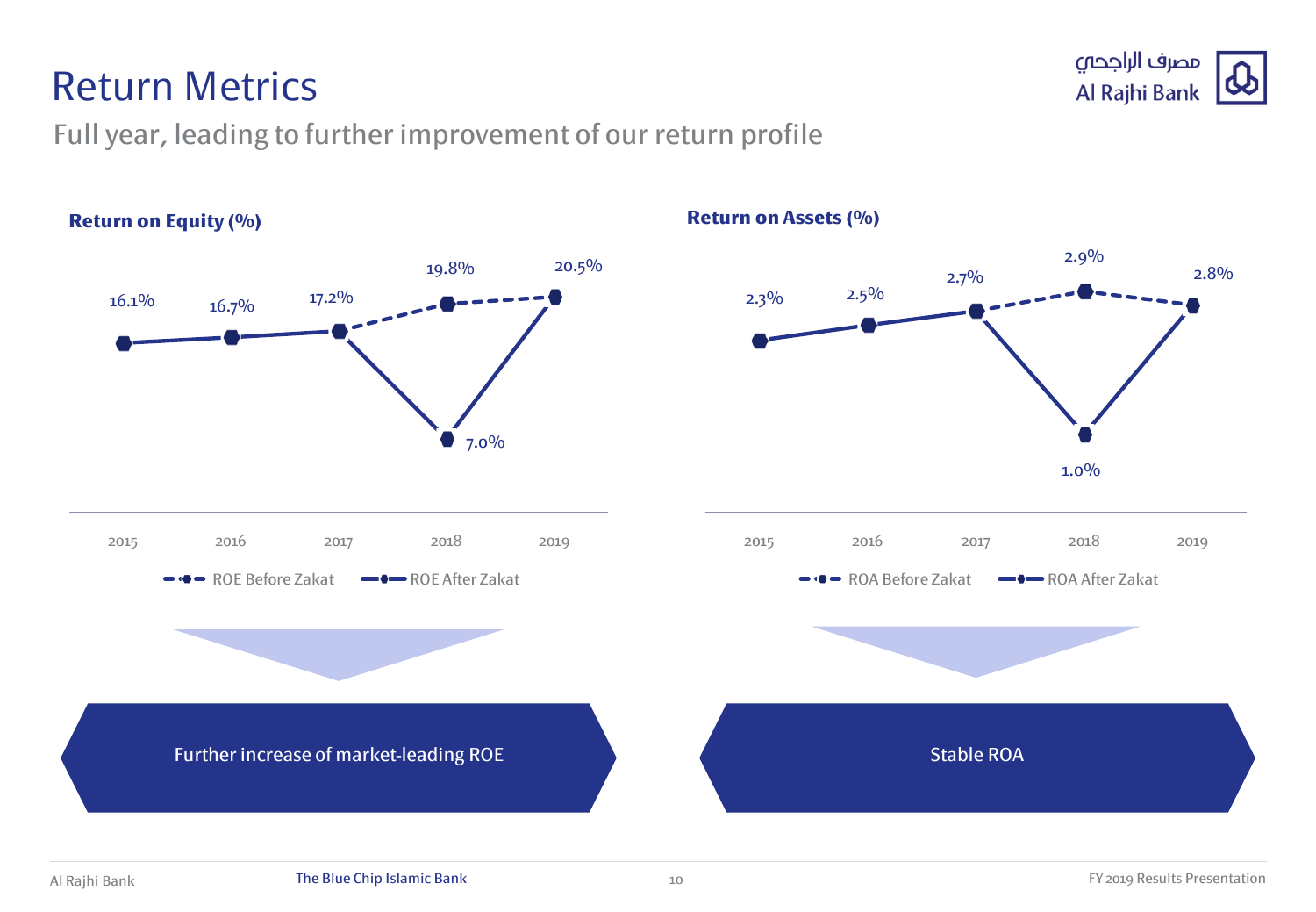# Progress against guidance and outlook

Financing & income growth in line with FY 2019 guidance



11

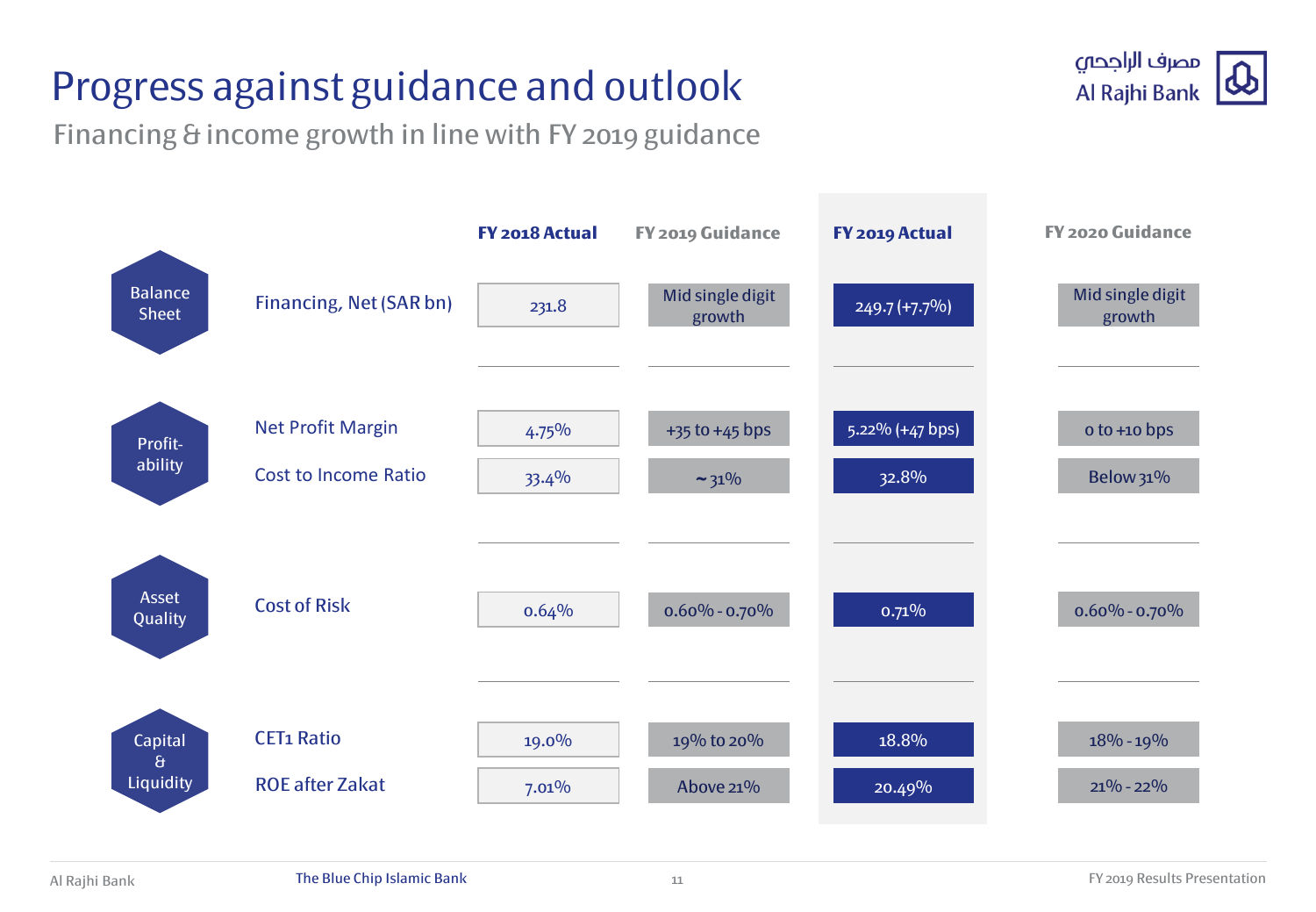

# Questions & Answers

The Blue Chip Islamic Bank

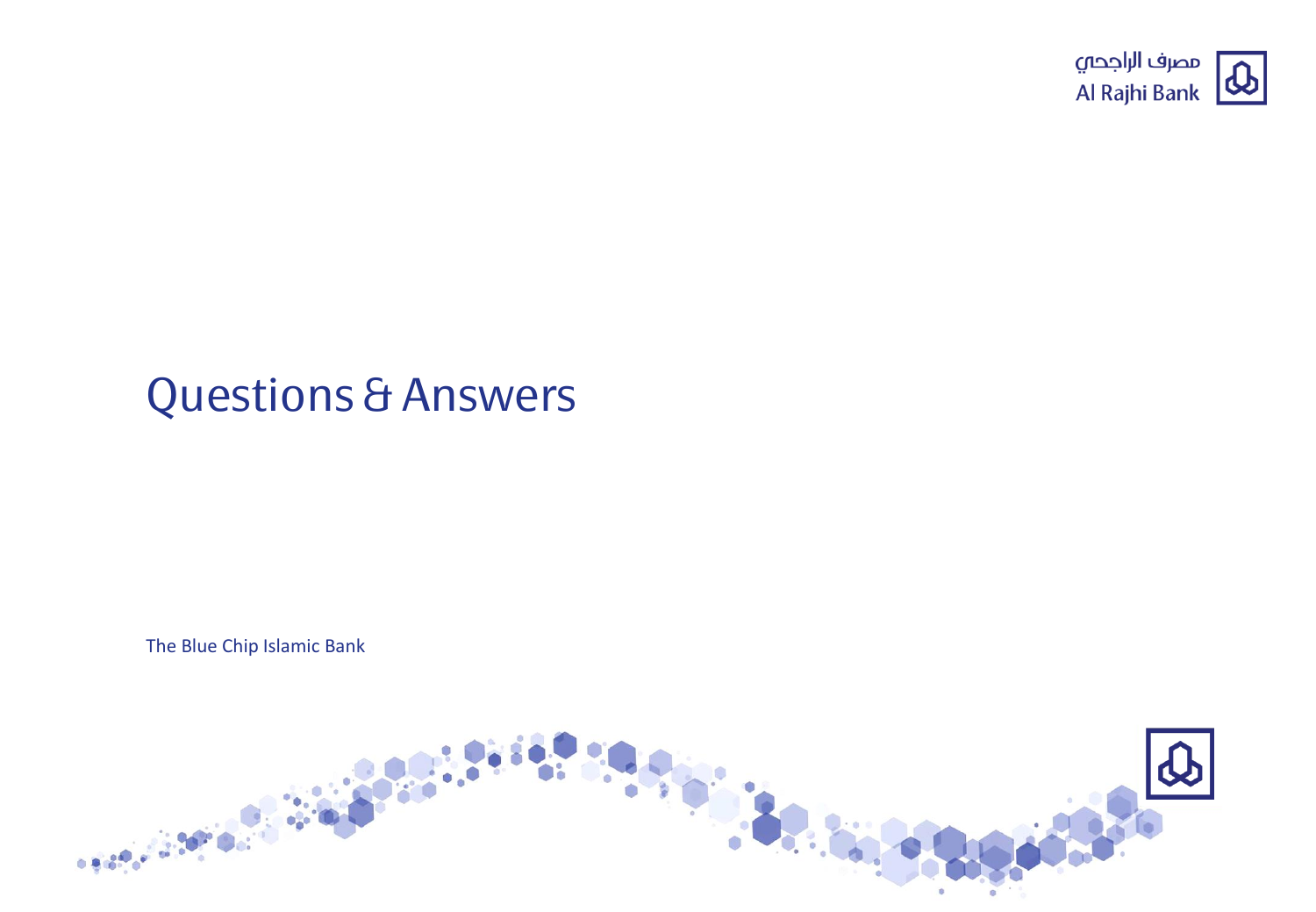

# Appendix

### Additional Information

The Blue Chip Islamic Bank

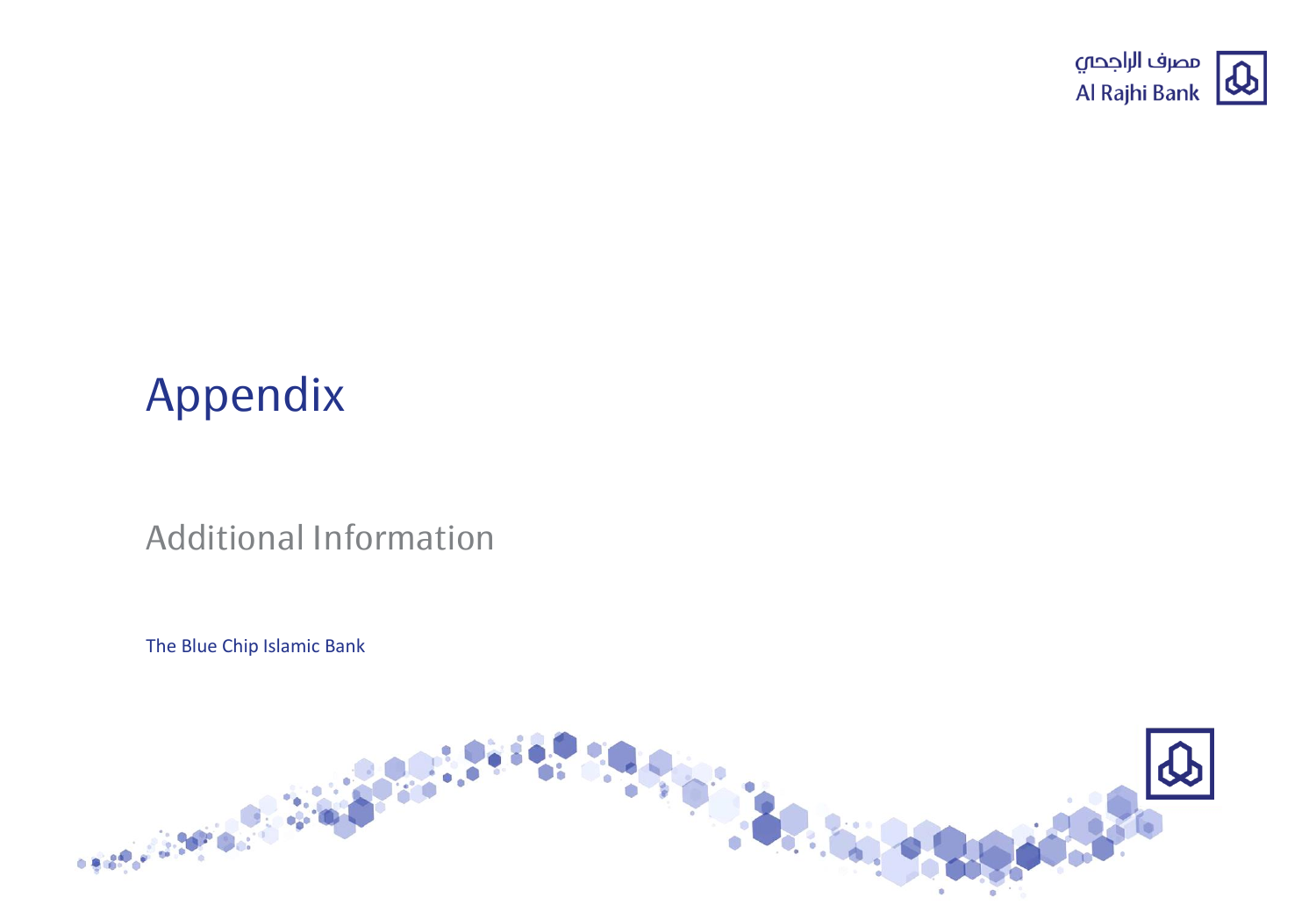## Additional Information

### Contact investor relations for more information



Mr. Amr M. Sager

Head of Investor Relations

Tel: +966 (11) 828 3536

Email: [sagera@alrajhibank.com.sa](mailto:sagera@alrajhibank.com.sa)

Mr. Faisal F. Altimyat

Senior Investor Relations Officer

Tel: +966 (11) 828 1457

Email: [altimyatff@alrajhibank.com.sa](mailto:altimyatff@alrajhibank.com.sa)